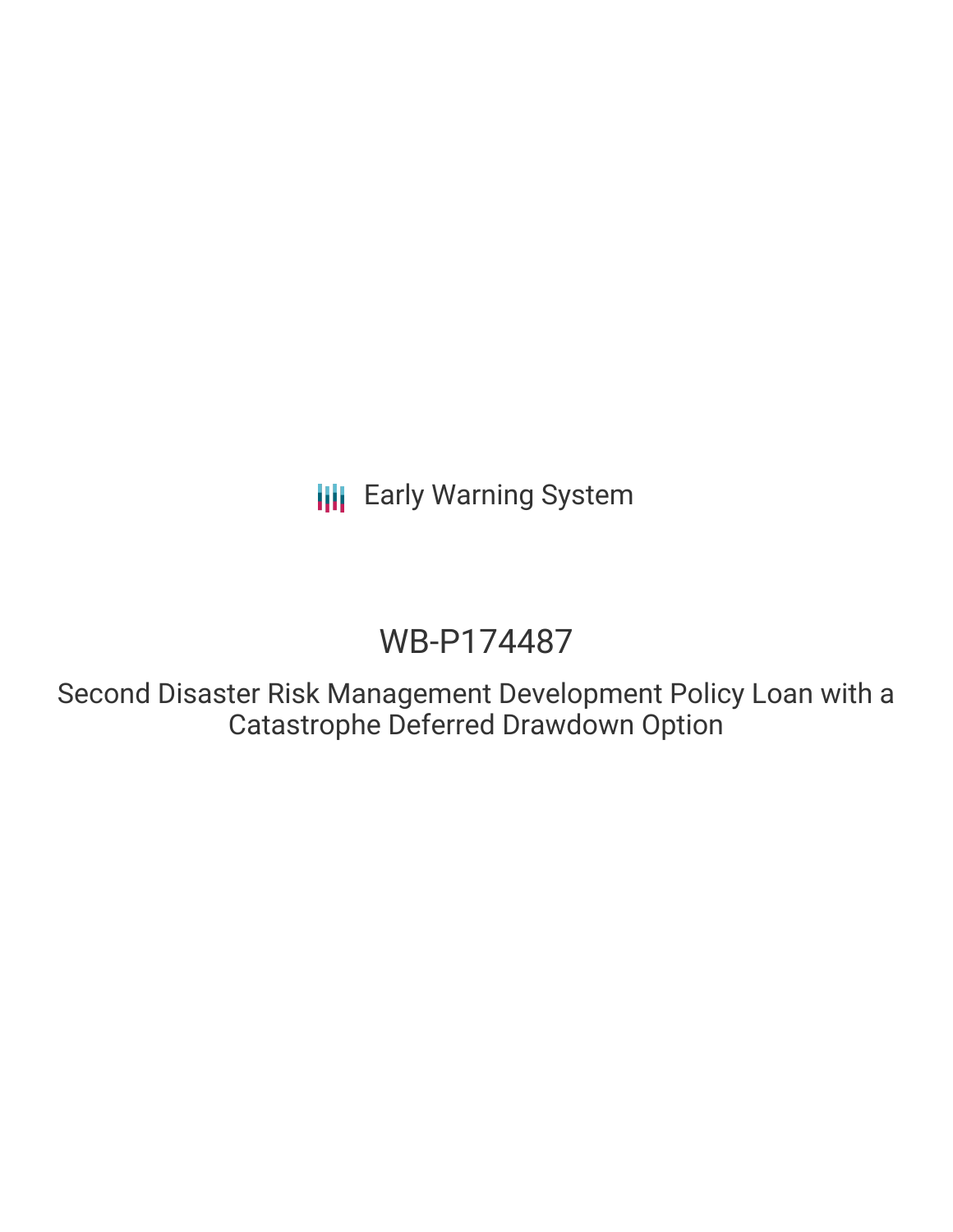



### Early Warning System Second Disaster Risk Management Development Policy Loan with a Catastrophe Deferred Drawdown Option

#### **Quick Facts**

| <b>Countries</b>               | Seychelles                     |
|--------------------------------|--------------------------------|
| <b>Financial Institutions</b>  | World Bank (WB)                |
| <b>Status</b>                  | Proposed                       |
| <b>Bank Risk Rating</b>        |                                |
| <b>Borrower</b>                | Government of Seychelles       |
| <b>Sectors</b>                 | <b>Climate and Environment</b> |
| <b>Investment Amount (USD)</b> | $$8.00$ million                |
| <b>Project Cost (USD)</b>      | \$8.00 million                 |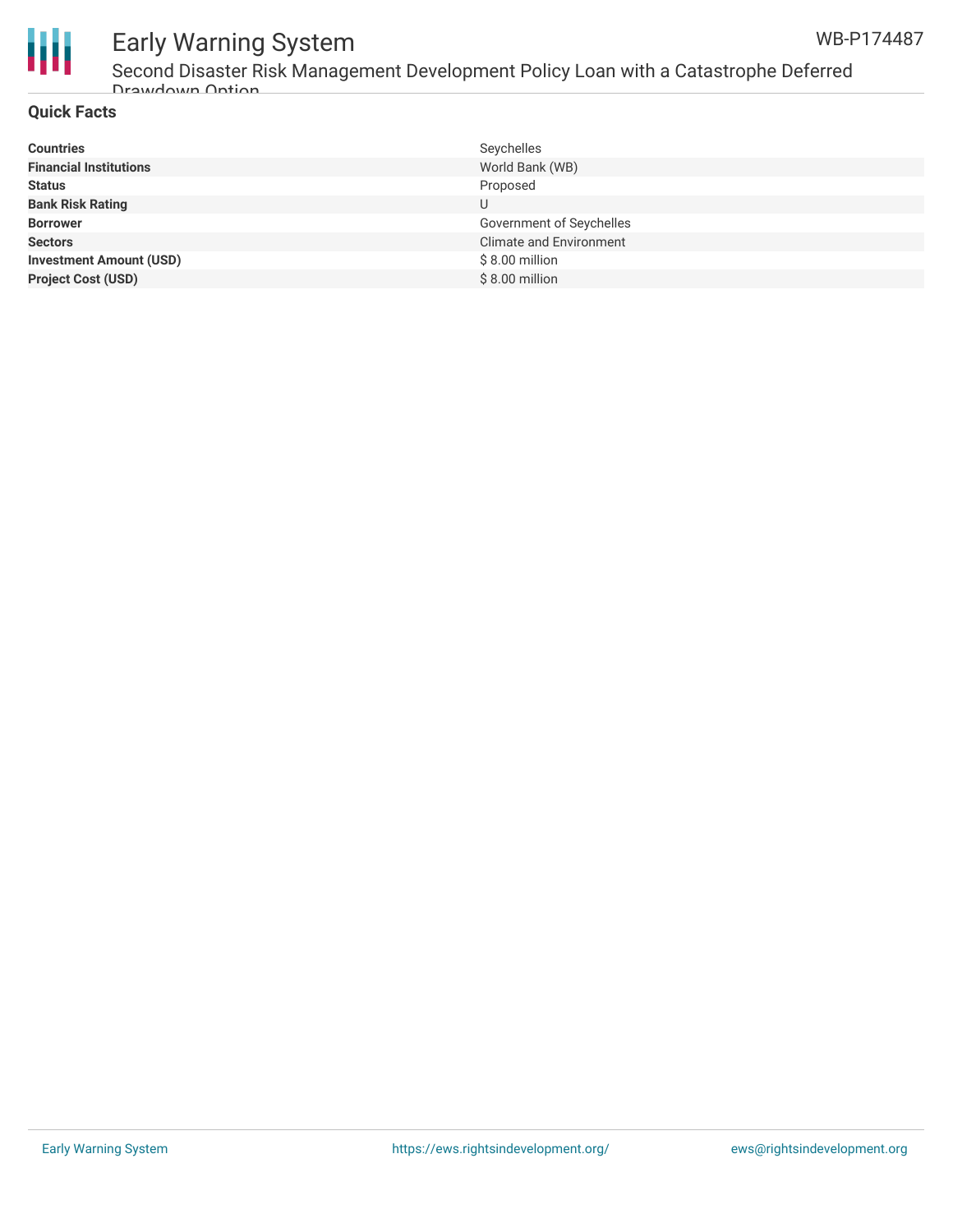

# Early Warning System

Second Disaster Risk Management Development Policy Loan with a Catastrophe Deferred Drawdown Option

### **Project Description**

To strengthen Seychelles' institutional, technical, and financial capacity to manage disaster and climate-related risks.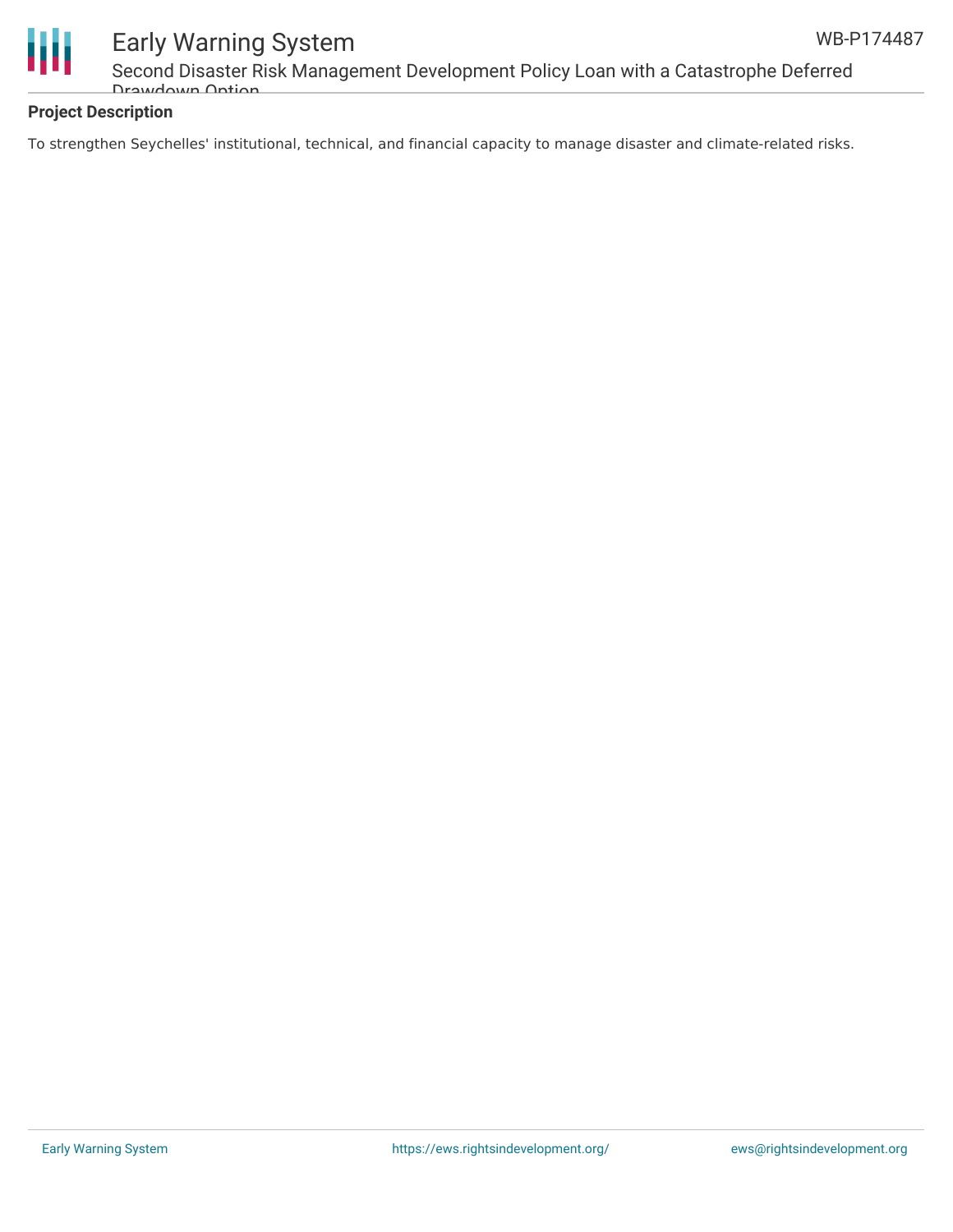

#### **Investment Description**

World Bank (WB)

No investment type available at the time of the snapshot